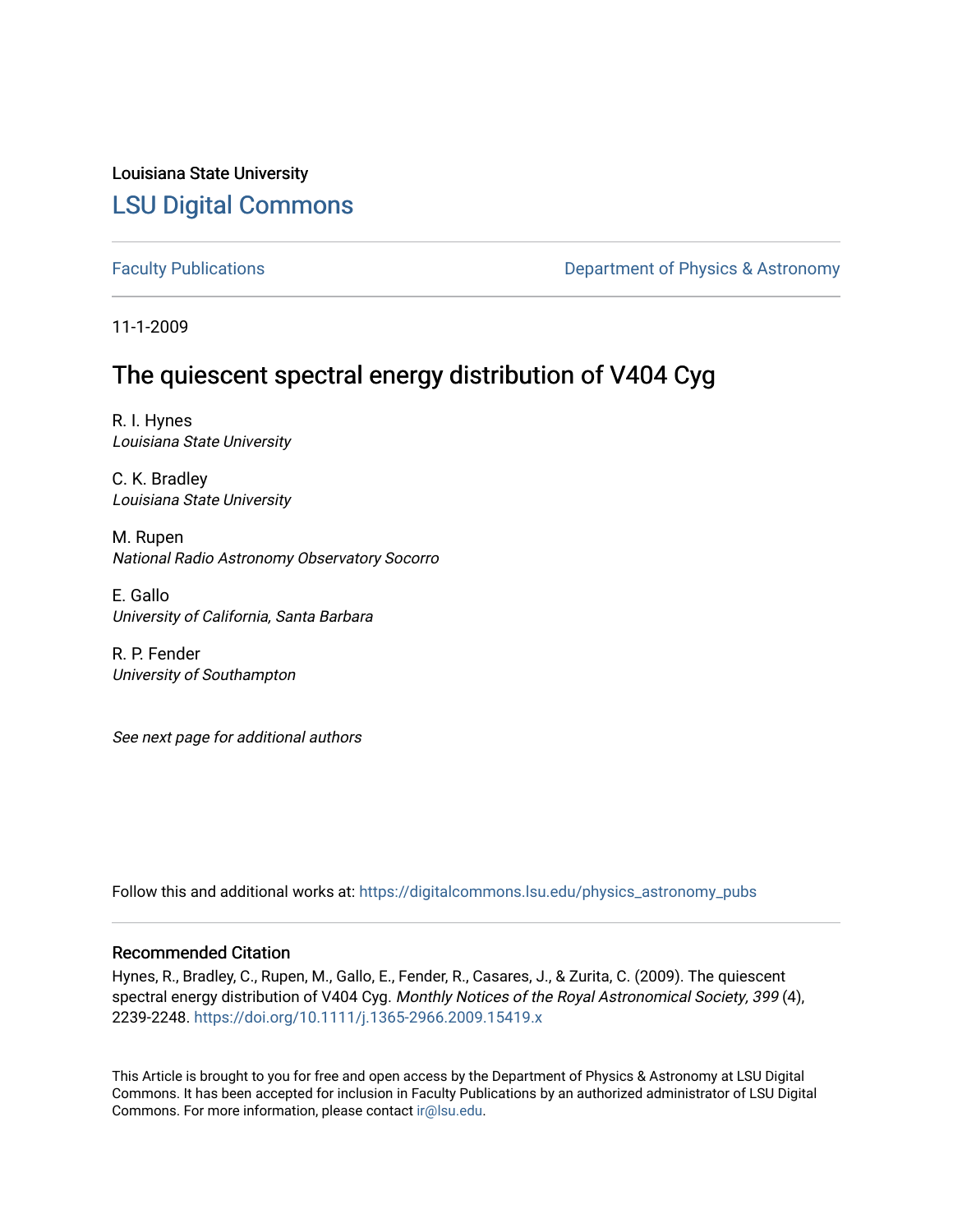# Authors

R. I. Hynes, C. K. Bradley, M. Rupen, E. Gallo, R. P. Fender, J. Casares, and C. Zurita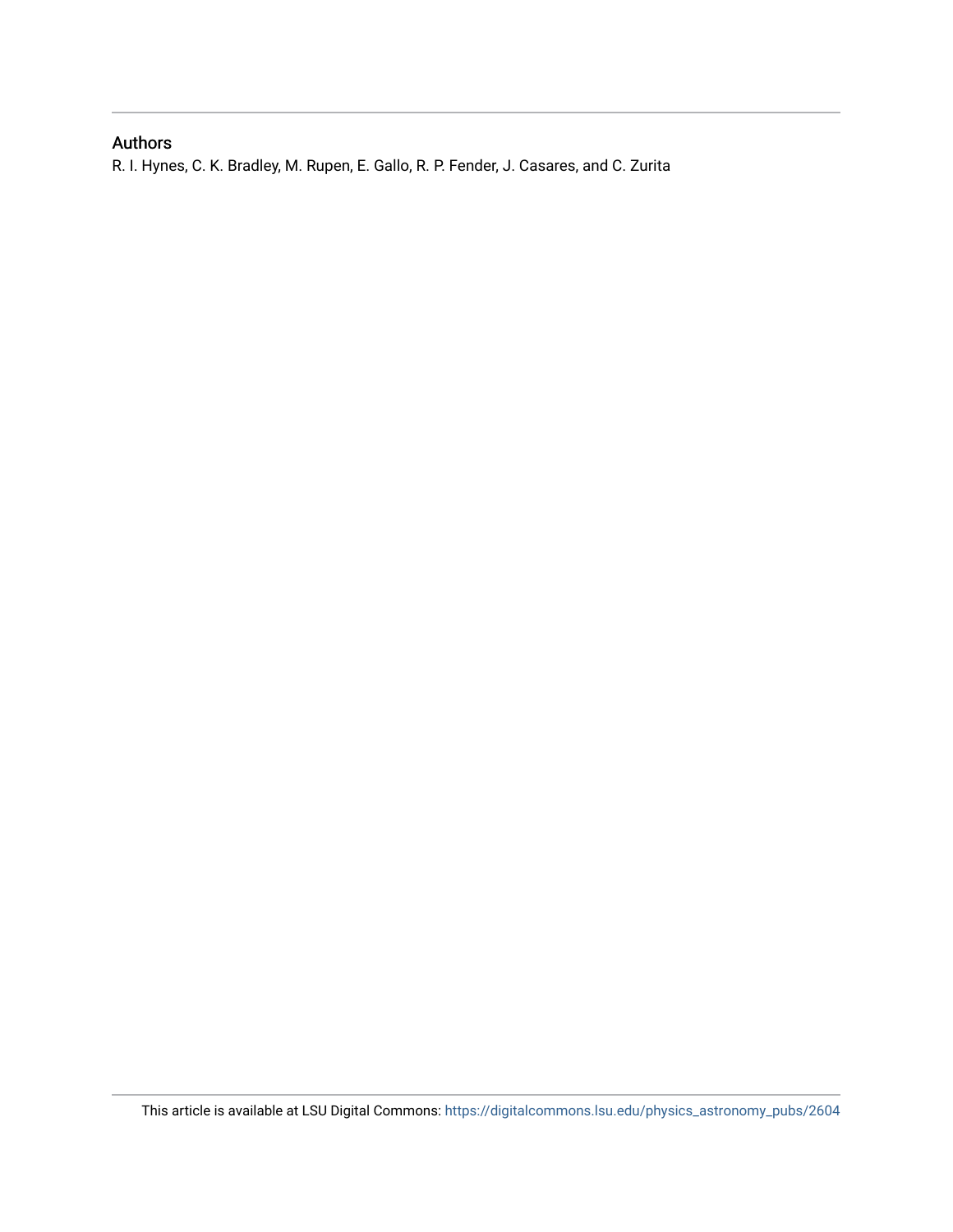Mon. Not. R. Astron. Soc. **399,** 2239–2248 (2009) doi:10.1111/j.1365-2966.2009.15419.x

# **The quiescent spectral energy distribution of V404 Cyg**

# R. I. Hynes,<sup>1\*</sup> C. K. Bradley,<sup>1</sup> M. Rupen,<sup>2</sup> E. Gallo,<sup>3</sup><sup>†</sup> R. P. Fender,<sup>4</sup> J. Casares<sup>5</sup> and C. Zurita<sup>5</sup>

<sup>1</sup>*Department of Physics and Astronomy, Louisiana State University, Baton Rouge, Louisiana 70803, USA*

<sup>2</sup>*National Radio Astronomy Observatory, Array Operations Center, 1003 Lopezville Road, Socorro, NM 87801, USA*

<sup>3</sup>*Physics Department, Broida Hall, University of California, Santa Barbara, CA 93106, USA*

<sup>4</sup>*School of Physics and Astronomy, The University of Southampton, Southampton, SO17 1BJ*

<sup>5</sup> Instituto de Astrofísica de Canarias, 38200 La Laguna, Tenerife, Spain

Accepted 2009 July 20. Received 2009 May 23; in original form 2009 January 2

# **ABSTRACT**

We present a multiwavelength study of the black hole X-ray binary V404 Cyg in quiescence, focusing upon the spectral energy distribution (SED). Radio, optical, ultraviolet (UV) and X-ray coverage is simultaneous. We supplement the SED with additional non-simultaneous data in the optical through infrared where necessary. The compiled SED is the most complete available for this, the X-ray and radio brightest quiescent black hole system. We find no need for a substantial contribution from accretion light from the near-UV to the near-IR, and in particular the weak UV emission constrains published spectral models for V404 Cyg. We confirm that no plausible companion spectrum and interstellar extinction can fully explain the mid-IR, however, and an infrared (IR) excess from a jet or cool disc appears to be required. The X-ray spectrum is consistent with a  $\Gamma \sim 2$  power law as found by all other studies to date. There is no evidence for any variation in the hardness over a range of a factor of 10 in luminosity. The radio flux is consistent with a flat spectrum (in  $f_y$ ). The break frequency between a flat and optically thin spectrum most likely occurs in the mid or far-IR, but is not strongly constrained by these data. We find the radio to be substantially variable but with no clear correlation with X-ray variability.

**Key words:** accretion, accretion discs – binaries: close – stars: individual: V404 Cyg.

#### **1 INTRODUCTION**

The question of how accretion onto a black hole occurs has been of great and ongoing interest. Observations of accreting sources provide a test of astrophysics in the strong gravity regime and will potentially yield a signature of the presence of an event horizon around black holes. Recent advances in X-ray technology have revealed that accretion can occur at extremely low rates across the range of black hole masses from stellar remnants to supermassive black holes at the centre of our own and other galaxies. However, the nature of that low-level accretion remains unclear (see e.g. Narayan & McClintock 2008). Accretion flows at low luminosities do appear to be radiatively inefficient, but we have yet to determine to what extent that arises from advection of hot gas through the event horizon, and what role jets may play in carrying away energy (Fender, Gallo & Jonker 2003). These low-level accreting black holes emit across the electromagnetic spectrum from radio to X-rays, so multiwavelength studies can be used to disentangle different sources

*-*E-mail: rih@phys.lsu.edu †Hubble Fellow.

from different regions of the inflow, outflow, or jet, and to establish causal connections between behaviour in these regions.

Among the stellar mass black hole population, the best studied quiescent system for this purpose has been V404 Cyg, which contains a compact object with a mass function of  $6.08 \pm 0.06$  M<sub>O</sub> (Casares  $& Charles 1994$ ) – one of the most secure stellar mass black hole mass determinations we have. V404 Cyg has the longest orbital period of the black hole X-ray transients (BHXRTs), at 6.5 d, with a K0 IV companion star (Casares et al. 1993). It is also the most luminous stellar mass black hole in quiescence with  $L_X \sim$ 1033–1034 erg s−1, ∼1000× brighter than the prototypical BHXRT, A 0620–00 (Garcia et al. 2001). These extremes are unlikely to be coincidental and the high  $L_X$  may be a consequence of the long orbital period, the evolved donor star, and/or the high mass of the black hole.

Attempts to relate observations of quiescent black hole binaries to theoretical models of accretion flows have focused upon fitting the broad-band spectral energy distribution (SED), ideally with coverage from radio to X-ray energies. V404 Cyg has been a prime target due to its X-ray brightness (Narayan, McClintock & Yi 1996; Narayan, Barret & McClintock 1997; Quataert & Narayan 1999). These studies mainly focused on pure accretion models and only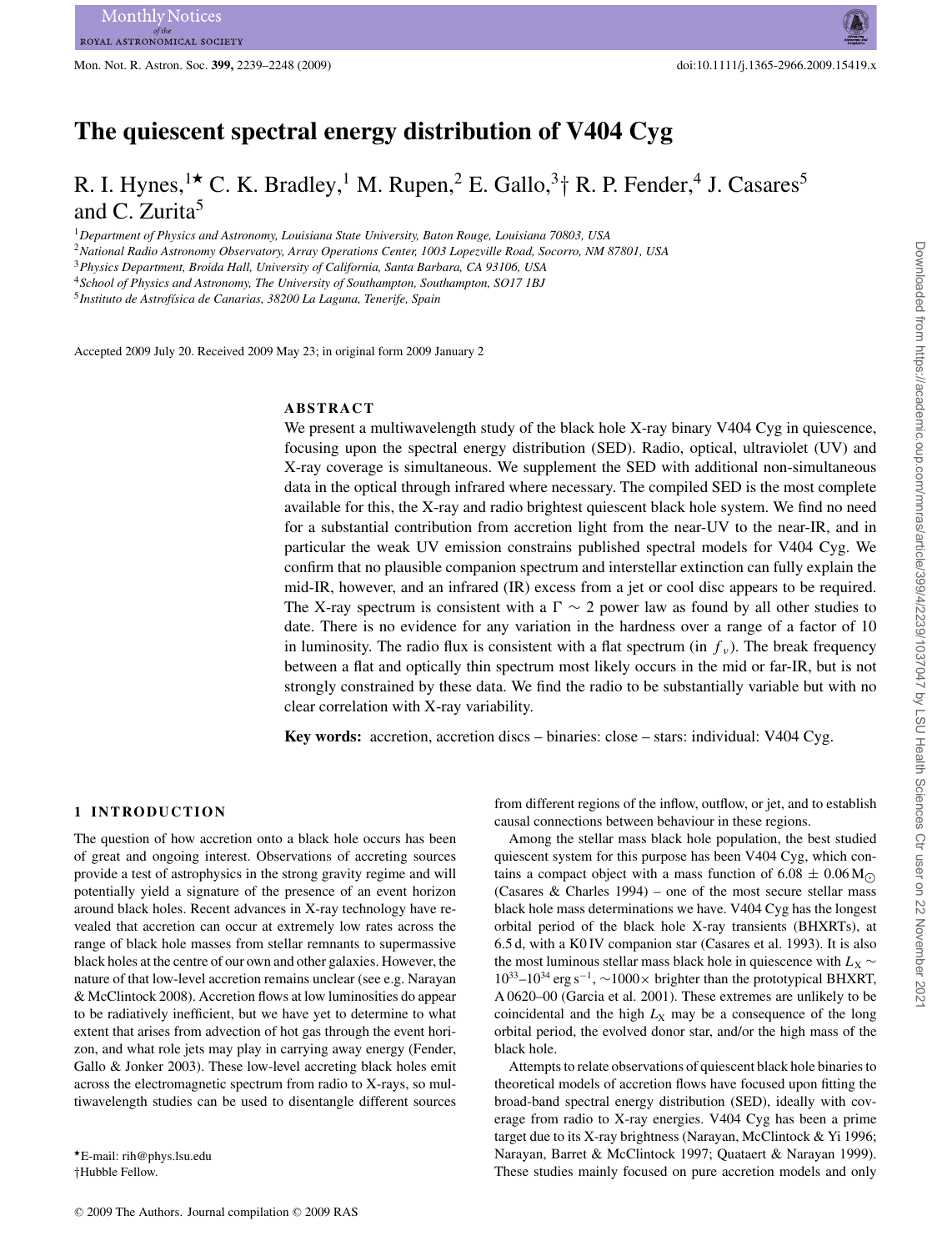considered the optical to X-ray regime, as radio data were limited or non-existent. Attempts to apply advective models to the more luminous hard state (e.g. Esin et al. 2001) brought home the fact that these models could not explain the ubiquitous radio emission in this state, that was sometimes seen to extend as far as the near-IR band. A more complete description of the low-state SED appears to require a coupled accretion plus outflow model (Markoff, Falcke & Fender 2001; Yuan, Cui & Narayan 2005). More recent studies have revealed significant radio emission in quiescence too, from V404 Cyg (Gallo, Fender & Hynes 2005), and from A 0620–00 (Gallo et al. 2006) providing support to the idea that an outflow also plays a significant role in quiescence.

To facilitate comparison between developing models and data, we present here the most complete SED available for V404 Cyg. It is primarily based on a simultaneous campaign performed in 2003 using *Chandra*, *Hubble Space Telescope* (*HST*), and several optical and radio observatories. We supplement the coverage with nonsimultaneous optical and near-IR data from Casares et al. (1993) and near to mid-IR *Spitzer* data from Muno & Mauerhan (2006) and Gallo et al. (2007). Previous results from this campaign were presented by Hynes et al. (2004), see also Corbel, Koerding & Kaaret (2008).

#### **2 OB SE RVAT IO N S**

#### **2.1** *HST* **ultraviolet data**

Ultraviolet (UV) photometry used the Advanced Camera for Surveys (ACS; Boffi et al. 2007) onboard the *HST*. The observations performed are summarized in Table 1. V404 Cyg is a faint UV source and reddened, so five orbits were used covering the F250W and F330W filters.

We used standard ACS techniques to reduce the data. Individual images had been pre-processed to the flat-fielded stage using the automatic pipeline, CALACS; we found no need to refine this reduction. We then combined all of the images offline into a geometrically corrected master image using Multidrizzle (Koekemoer et al. 2002) with standard settings. We found excellent registration between individual images, so no need to improve the shifts applied.

We performed photometry using the IDL/ASTROLIB aperture photometry routine APER. As V404 Cyg is faint we used a relatively small aperture to perform photometry, of radius 0.125 arcsec, with background defined by a 2.5 arcsec annulus. No stars in the field

|  |  | <b>Table 1.</b> Log of <i>HST</i> observations. |
|--|--|-------------------------------------------------|
|--|--|-------------------------------------------------|

| Date         | UT Start | Duration (s) | Filter |
|--------------|----------|--------------|--------|
| 2003 July 28 | 19:13:10 | 200          | F330W  |
| 2003 July 28 | 19:19:08 | 400          | F250W  |
| 2003 July 28 | 19:28:22 | 200          | F330W  |
| 2003 July 28 | 19:34:20 | 400          | F250W  |
| 2003 July 28 | 20:28:46 | 200          | F330W  |
| 2003 July 28 | 20:34:44 | 400          | F250W  |
| 2003 July 28 | 21:09:32 | 200          | F330W  |
| 2003 July 28 | 22:00:19 | 400          | F250W  |
| 2003 July 28 | 22:09:33 | 200          | F330W  |
| 2003 July 28 | 22:25:28 | 400          | F250W  |
| 2003 July 28 | 22:34:42 | 200          | F330W  |
| 2003 July 28 | 22:40:40 | 400          | F250W  |
| 2003 July 28 | 23:38:31 | 980          | F250W  |
| 2003 July 29 | 01:18:45 | 980          | F250W  |
| 2003 July 29 | 04:26:38 | 980          | F250W  |
|              |          |              |        |

were bright enough to determine per-field aperture corrections, so we use the tabulated values from Sirianni et al. (2005). This aperture collects about 75 per cent of the total light, and almost all of the sharp core of the point spread function. We measured the position of the target in the F330W bandpass and then fixed it for F250W, after verifying that it was consistently placed in the two. We note in passing that we do detect both V404 Cyg and the nearby contaminating star. We find an offset of the contaminating star relative to V404 Cyg of  $\Delta \alpha = +0.005$  s (=0.06 arcsec) and  $\Delta \delta = 1.43$  arcsec, an improvement on the relative astrometry of the stars compared to that reported by Casares et al. (1993).

A significant source of systematic uncertainty in ACS photometry is charge transfer inefficiency (CTI) due to radiation damage to the CCDs (Riess & Mack 2004; Pavlovsky et al. 2005), although fortunately the observations were performed early enough in the lifetime of ACS that CTI is unlikely to be a severe problem. The effect is worst at low light levels, so maximized for faint UV sources. CTI is also least well calibrated for these cases, and the correction prescriptions provided by Pavlovsky et al. (2005) formally diverge for negligible sky background or source counts. We face both problems with these data. Sky backgrounds in the near-UV are extremely low, dominated by zodiacal light and earthshine in the F330W bandpass, and geo-coronal emission at shorter wavelengths. Both were essentially unmeasurable in our images, and the background is expected to be dominated by CCD dark current, producing  $0.5-2.0 e^-$  pixel<sup>-1</sup> for our exposures. We attempted to estimate the CTI losses in two ways. First, we followed the prescription in Pavlovsky et al. (2005), except that we used the estimated background (including the dominant dark current term) from the ACS Exposure Time Calculator. This prescription predicted losses of ∼5 per cent. Based on the actual data shown by Riess & Mack (2004) however, this prescription appears to overestimate the CTI losses for the faintest sources. For the low background case (0.5–1.5 e<sup>−</sup> pixel−1) at source brightnesses up to a few hundred electrons, Riess & Mack (2004) found losses of around 0.035 mag at maximum distance from the readout amplifier. If we rescale this to the times of our observations and positions of the source we expect losses of about 2.5 per cent. We use these latter estimates to correct our measured source brightnesses and assign an additional error estimate of 2.5 per cent to account for the uncertainty in applying CTI corrections. The uncertainties in the CTI corrections are much smaller than the statistical uncertainties in the measured fluxes, so this is not the dominant source of uncertainty.

We tabulate our photometric results in Table 2. Since we are measuring counts across a broad bandpass rather than monochromatic fluxes, we tabulate the data in two ways; the corrected number of electrons per second, and the average flux per unit wavelength using

**Table 2.** Results of *HST* photometry.

| Band                   | Count rate<br>$(s^{-1})$              | Flux<br>$(\text{erg}\,\text{cm}^{-2}\,\text{s}^{-1}\,\text{\AA}^{-1})$ |
|------------------------|---------------------------------------|------------------------------------------------------------------------|
| <i><b>Observed</b></i> |                                       |                                                                        |
| F <sub>250</sub> W     | $0.109 \pm 0.042$                     | $(0.52 \pm 0.20) \times 10^{-18}$                                      |
| F330W                  | $1.06 + 0.14$                         | $(2.37 \pm 0.30) \times 10^{-18}$                                      |
| $Synthetic KO$ III     |                                       |                                                                        |
| F <sub>250</sub> W     | 0.073                                 |                                                                        |
| F330W                  | 0.57                                  |                                                                        |
|                        | Synthetic K0 III, truncated at 4200 Å |                                                                        |
| F250W                  | 0.024                                 |                                                                        |
| F330W                  | 0.57                                  |                                                                        |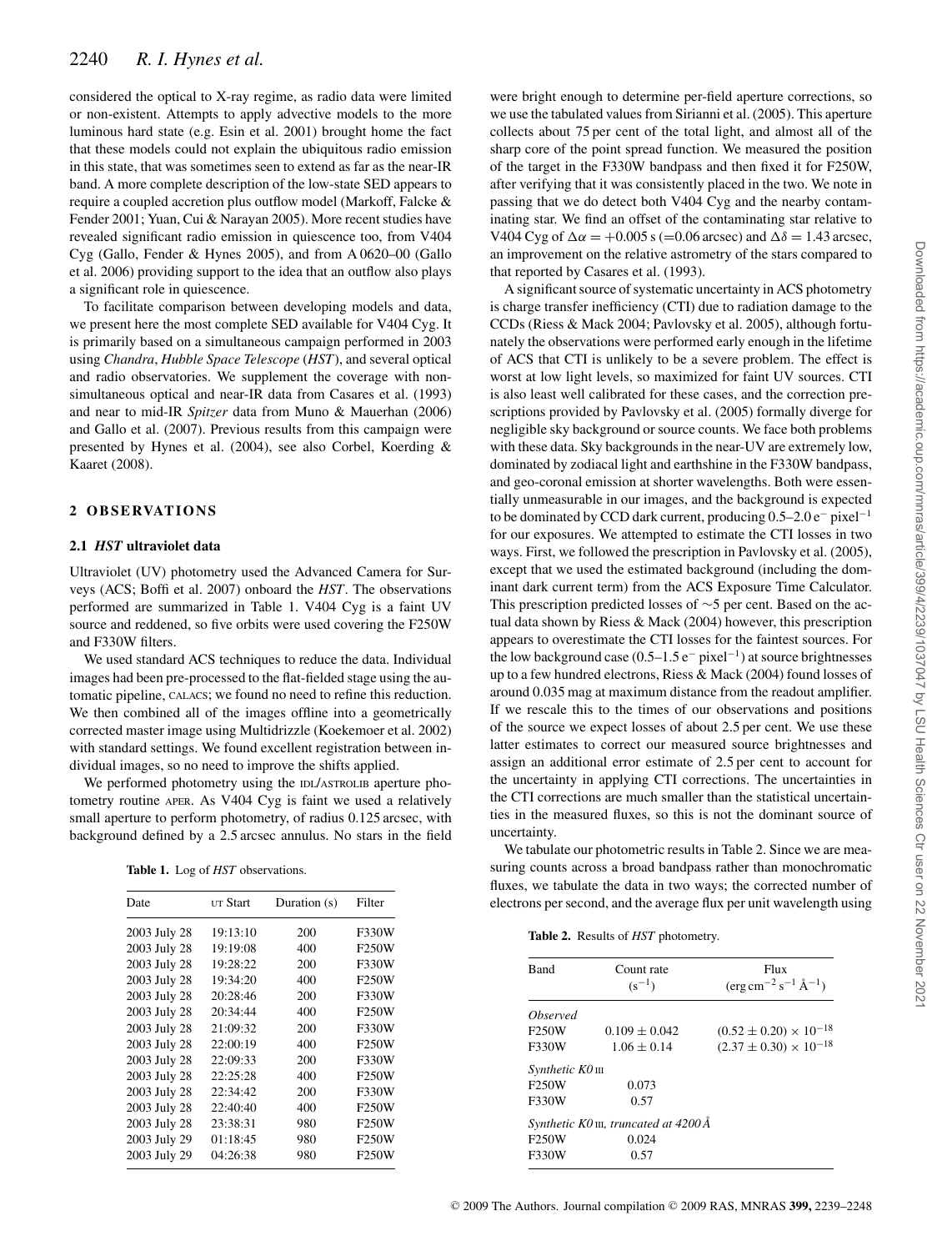photometric zero-points estimated by the ACS pipeline. All have been corrected for CTI, and to a nominal infinite aperture.

# **2.2 IAC80 photometry**

We obtained simultaneous *R*-band observations using the Thomson CCD camera at the 0.8 m IAC80 from 20:50–05:51 UT on the night of 2003 July 28/29. We used 300 s exposures with 52 s readout time between them and bias-corrected and flat-fielded all images in the standard way using  $IRAF$ .<sup>1</sup> Seeing conditions were not good enough to cleanly separate the contribution of the target and its nearby  $(1.4 \text{ arcsec})$  line-of-sight star (Udalski & Kaluzny 1991) so we applied straightforward aperture photometry using a large aperture of 3.5 arcsec which adds the flux from both stars as described by Zurita et al. (2004). We determine an average magnitude  $R = 16.63 \pm 0.01$ in acceptably close agreement with Casares et al. (1993), indicating little difference in the optical brightness of the system compared to earlier data.

#### **2.3 WHT optical spectroscopy**

To reconstruct the optical SED of the source, we use the William Herschel Telescope (WHT) data from the program. This covered a larger range of wavelengths than the Gemini data, and was simultaneous with the *HST* observations. These observations used the Intermediate Dispersion Spectrograph and Imaging System (ISIS) dual-arm spectrograph on the WHT. To maximize efficiency and minimize readout time and noise, we used the single red-arm mode with the R316R grating and MARCONI2 CCD. We set exposure times to 200 s, with ∼17 s dead-time between exposures. To maximize photometric accuracy, we used a 4 arcsec slit, so our spectral resolution was determined by the seeing (median ∼1.3 arcsec), and was typically  $\sim$ 5.5 Å (250 km s<sup>-1</sup>). We performed bias correction and flat fielding using standard IRAF techniques. The slit was oriented in the same was as in our previous observations and covered the same comparison star. We extracted spectra of both of these stars, and the nearby blended star, with the same techniques previously described (Hynes 2002; Hynes et al. 2002). We performed wavelength calibration relative to a single observation of a CuNe/CuAr lamp and corrected for time-dependent variations in the wavelength calibration using Telluric absorption features. We calibrated the on-slit comparison star relative to Kopff 27 (Stone 1977), and then calibrated all spectra of V404 Cyg relative to this on-slit comparison.

To compare the WHT data with that from the IAC80, we perform synthetic photometry convolving the spectrum with a *R* bandpass. We found an offset between the two, most likely due to systematic errors in the WHT calibration. Since the IAC80 photometry agrees well with earlier measures we assume that this calibration is correct and rescaled the WHT data up by a factor of 1.3 to agree with the IAC80 *R*-band data.

#### **2.4 Gemini data**

We used additional optical spectroscopy obtained with the R831 grating and standard EEV CCDs of the Gemini Multi-Object Spectrograph (GMOS) on Gemini-N to extend our continuum light

<sup>1</sup> IRAF is distributed by the National Optical Astronomy Observatories, which are operated by the Association of Universities for Research in Astronomy, Inc., under cooperative agreement with the National Science Foundation.

curve. Exposure times were 40 s and we binned and windowed the images to reduce the dead-time between exposures to 12 s. With a 5 arcsec slit and 1.1 arcsec median seeing we obtained a spectral resolution of 5.0 Å (230 km s<sup>-1</sup>). We performed data reduction, spectral extraction, and wavelength and flux calibration in the same way as for the WHT data. Wavelength calibration used a CuAr lamp, and we performed flux calibration relative to the same on-slit comparison star as used for the WHT observations, and applied the same rescaling to ensure consistency with IAC80 photometry.

## **2.5** *Chandra* **X-ray data**

We use data taken from two recent *Chandra* observations of V404 Cyg, one on 2000 April 26 for 10 295 s (Garcia et al. 2001, Kong et al. 2002), and another on 2003 July 28/29 for a total of 61 200 s (Hynes et al. 2004). The first observation used 1/4 subarray mode, with time resolution of 1.14 s; while the second used 1/8 subarray mode, with a resolution of 0.4 s. In the original set, 1587 counts were reported, while the second had 1941 counts. We re-analysed the standard pipeline-processed level-2 data from both data sets in CIAO v3.2. The extraction aperture was set to a radius of 6 pixel and we retained only events between 0.3 and 7.0 keV to reduce the background. The background can be particularly significant for the S3 chip, so we used large background regions with a 48-pixel radius. The background produced approximately 4.6 counts in the source aperture for the 2003 observation, and 0.2 counts in the 2000 observation.

# **2.6 VLA radio data**

Very Large Array (VLA) data were obtained in the A configuration from 29 July 00:20 UT until 14:15 UT. The data were reduced and each time bin imaged using standard procedures within AIPS. Absolute flux calibration was obtained relative to 3C 286.

# **2.7 WSRT radio data**

The Westerbork Synthesis Radio Telescope (WSRT) observed V404 Cyg from 28 July 17:13 UT till 29 July 05:33 UT, corresponding to the period D1–F1–D2–F2 in Hynes et al. (2004) and labelled in Fig. 1. We used two frequencies: 4.8 and 1.4 GHz, with ∼5 h on source per frequency. The first hour was unusable because the source was too low on the horizon. The full 4.8 GHz observation (with useful coverage 18:40–05:13 UT) gives a flux density of  $S_{\text{tot}} = 0.19 \pm$ 0.03 mJy. At 1.4 GHz, the average flux density was  $S_{\text{tot,1.4}} = 0.18 \pm$ 0.08 mJy.

## **2.8 Published non-simultaneous data**

We supplement our data set with non-simultaneous points from the literature to fill in gaps in coverage. The most comprehensive coverage of the optical-IR SED is from Casares et al. (1993), who present *BVR* and *JHK* photometry from a coordinated campaign obtained on 1990 June 10. These points do raise some concern that they were taken soon after the outburst and may not be fully quiescent. There is also a large gap, 13 yr, relative to the recent data. None the less, we find excellent agreement in *R* between our simultaneous IAC80 photometry and the earlier data. Recent *Spitzer* data in the mid-IR have also been presented by Muno & Mauerhan (2006) and re-analysed by Gallo et al. (2007). We include these 4.5, 8.0 and 24 μm photometry in the SED using Gallo's data which differ significantly only in the  $24 \mu m$  measurement.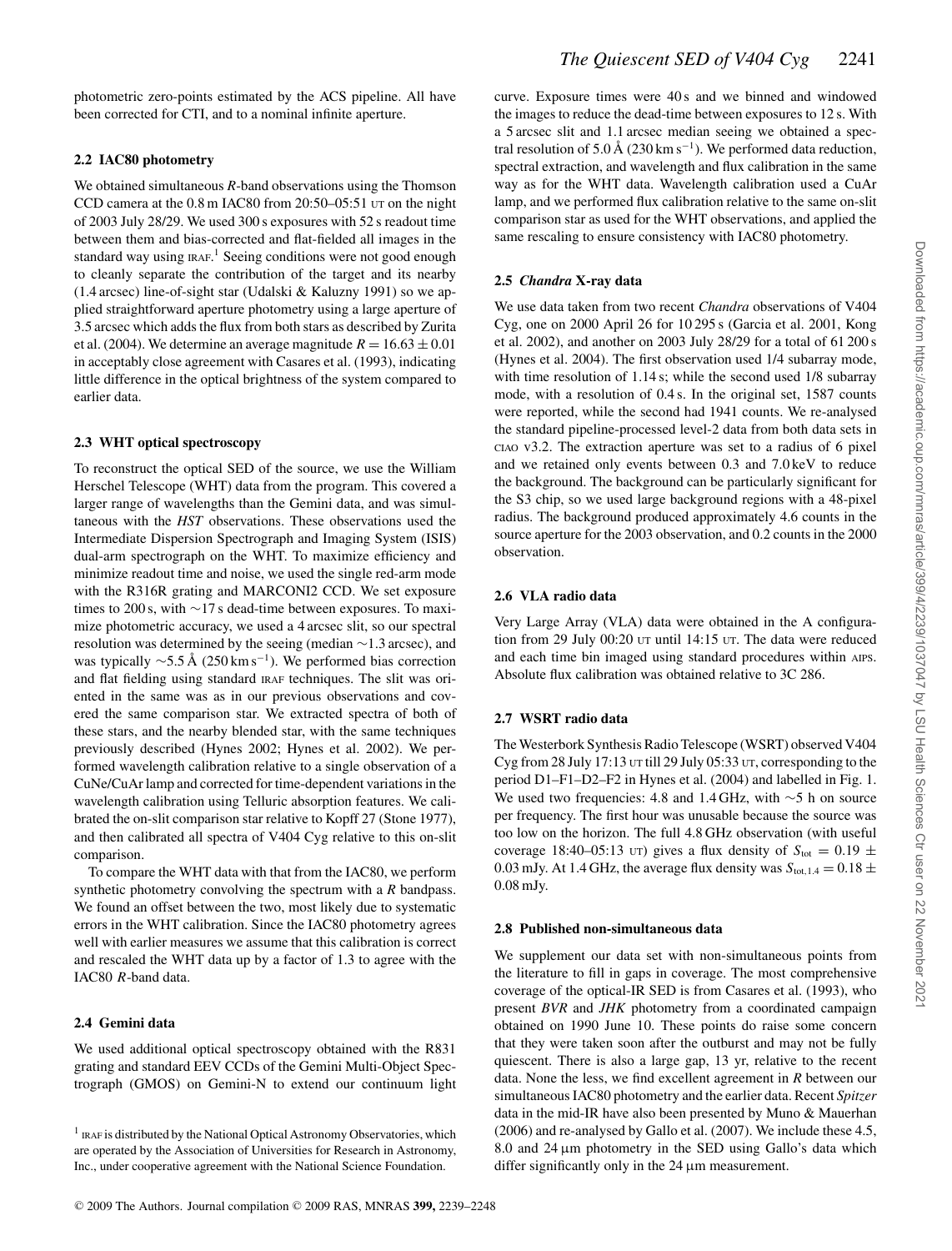

**Figure 1.** Optical, X-ray and radio light curves of V404 Cyg during our simultaneous observations. The upper panels show the full flux observed by IAC80 photometry and WHT and Gemini continuum spectroscopy. The dashed line in the second panel is a linear fit to the lower envelope. The third panel shows the WHT and Gemini continuum data after subtraction of this lower envelope. The photometric data have been treated in the same way after renormalizing to agree with the WHT data and are shown dotted. The fourth panel shows the X-ray data and the fifth the radio light curve.

#### **3 THE UV, OPTICAL AND IR SED**

#### **3.1 Contamination of the** *R* **band by H***α*

Using the WHT spectrum, we can estimate the contribution of line emission to the photometry and correct for this effect. The strongest line is H*α* with an equivalent width of 16 Å. This translates to a change in *R* magnitude of 0.01 mag, and we correct for this before using these data in the SED.

Casares et al. (1993) found a stronger line during 1990–91 with average equivalent width 38.7 Å. This suggests a larger contribution to the earlier photometry of ∼2 per cent, and we use this value to correct the photometry of Casares et al. (1993). We note that in both cases this contamination is effectively negligible in comparison to other uncertainties.

#### **3.2 Constraints on the optical disc contribution from variability**

We expect the optical emission in quiescent BHXRTs to be a combination of light from the disc and light from the companion star.

In the case of V404 Cyg, this is overwhelmingly dominated by the companion. Traditionally measures of the disc fraction use veiling of the photospheric lines of the companion star and are dependent on having high-resolution spectra at the time of the observation. They can be rather sensitive to assumptions about the spectrum of the companion star (Hynes, Robinson & Bitner 2005). Casares et al. (1993) investigated several methods of fitting the veiling at different wavelengths within the optical spectrum. Despite large uncertainties in their results, they conclude on approximate values of  $r_B$  = 0.26,  $r_V = 0.15$  and  $r_R = 0.09$ , where the *r* values refer to the fractional contribution of the disc to the total.<sup>2</sup> In the near-IR, Shahbaz et al. (1996) put an upper limit on the *K*-band veiling of  $r_K < 0.14$ .

We cannot make a reliable determination of the disc fraction from our low-resolution spectroscopy, but can instead use a different method to place a lower limit on the disc fraction. The optical continuum is significantly variable, and the variability presumably must be attributed to the disc. If we assume that the optical continuum light curve consists of three components: companion star, slowly varying disc light, and flickering disc light, then the fraction of light due to the flickering component provides a robust lower limit on the disc fraction.

We show IAC80 photometry together with WHT and Gemini continuum light curves in Fig. 1. Our observations were centred around photometric phase 0.65 using the ephemeris of Casares & Charles (1994) implying that the ellipsoidal modulation should be rising from the deeper minimum at phase 0.5 to the maximum at phase 0.75. This rising trend and the approximate amplitude of ellipsoidal modulations expected are consistent with the general upward trend we observe. For a long period system such as V404 Cyg, we can approximate the ellipsoidal modulation within a night by a linear trend so we remove the slowly varying light by subtracting a linear fit to the lower envelope of the continuum light curve. We find that the remaining flickering component is about 4 per cent of the total light in both the WHT and Gemini segments of the light curve and correlates very well with the X-ray variations (as also found for the H*α* emission by Hynes et al. 2004). This 4 per cent flickering light is actually not far off of spectroscopic estimates based on veiling near H*α* as discussed above. This makes it plausible that flickering light source does contribute most of the disc light in the optical.

#### **3.3 The stellar contribution**

We do not have sufficient information to independently constrain the stellar contribution to the SED at each wavelength, so opt to instead model the stellar spectrum based on estimates of the system parameters. From Casares & Charles (1994), we have a spectral type estimate of G8–K2 III–V. Shahbaz et al. (1994) estimates companion star parameters of  $M_2 = 0.7^{+0.3}_{-0.2} M_{\odot}$  and  $R_2 = 6.0^{+0.7}_{-0.5} R_{\odot}$ implying  $\log g = 2.76 \pm 0.08$  and a giant classification. The SED of a giant star should be the best approximation for V404 Cyg, although strictly it is a stripped giant (King 1993). For a K0 III spectral type, we find  $T_{\text{eff}} \simeq 4570 \text{ K}$  using the temperature scale derived by van Belle et al. (1999) for *G*, *K* and *M* giants. We model the spectrum of the companion by interpolating on the grid of model atmosphere spectra of late-type giants of Hauschildt et al. (1999) after logarithmically re-binning the models to  $\Delta \log v = 0.01$ .

Casares et al. (1993) estimated the interstellar extinction to be  $A_V = 4.0$ , primarily based on comparing the  $(B - V)$  colour with

 $2$  Casares et al. (1993) quote slightly different values as they define the veiling as the disc light as a fraction of the stellar light.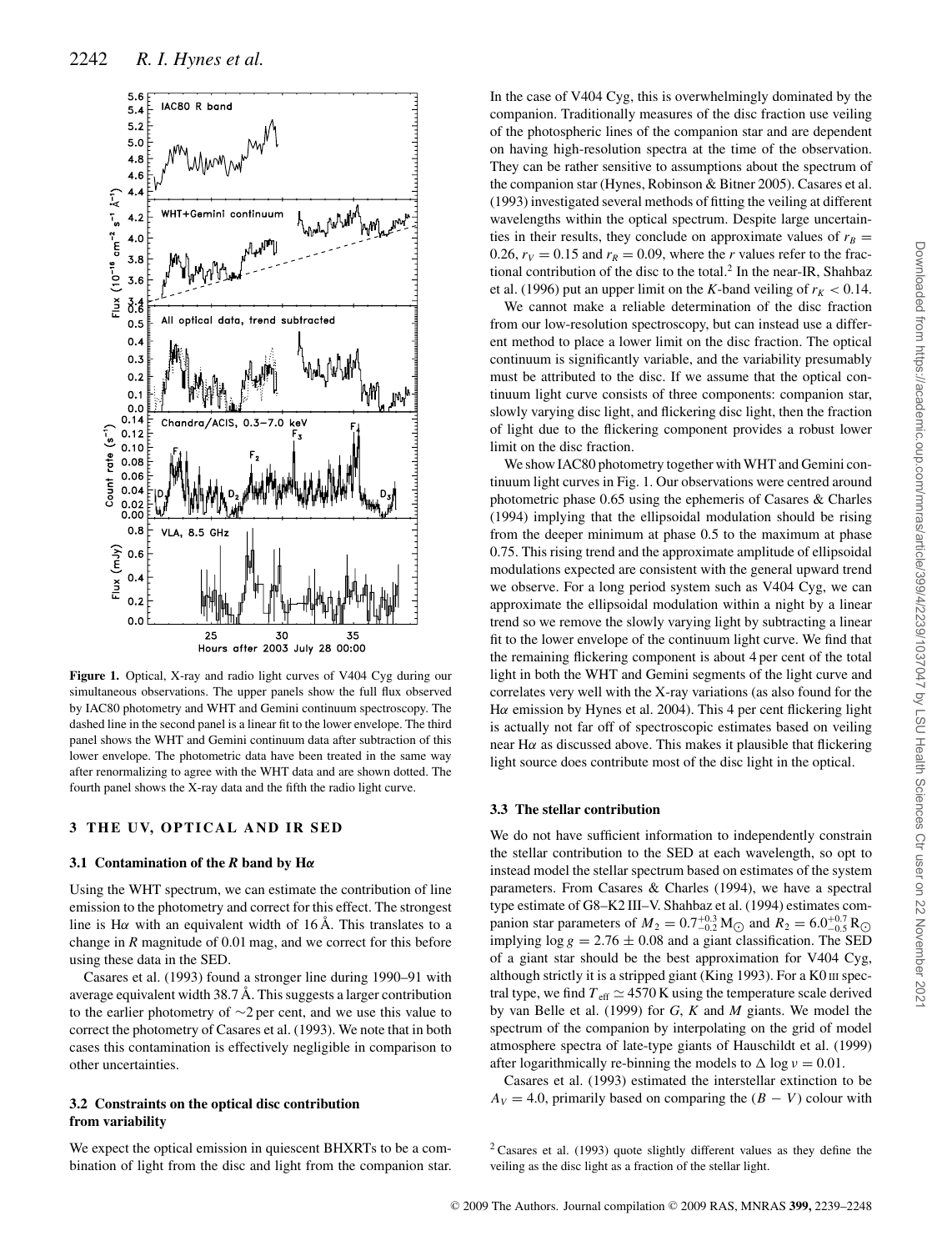

**Figure 2.** Optical to near-IR SED using photometry from Casares et al. (1993). No dereddening has been applied to the data. The solid line is the best fit of a K0 III spectrum reddened with  $A_V = 4.04$ . The dotted line corresponds to  $A_V = 3.6$  and the dashed line to  $A_V = 4.4$ . The solid lines below the *BVR* and *K* points are the ranges of plausible companion contributions to the SED based on estimates of Casares et al. (1993) and Shahbaz et al. (1996).

that expected for a K0 III star after correcting for their estimates of disc contamination. We tested this by fitting the model  $K0 \text{ m}$ spectrum described above to the full set of *BVRJHK* magnitudes (folding the model spectrum with bandpasses to generate synthetic photometry) constraining the fit to preferably lie within ranges implied by the disc contamination constraints of Casares et al. (1993) and Shahbaz et al. (1996) and shown in Fig. 2 by vertical bars. Our fit confirms the earlier estimate with a formal best fit for  $A_V = 4.04$ , shown in Fig. 2. The residuals scatter both above and below the line indicating that intrinsic variability and/or calibration uncertainties are playing a role, so we do not attempt to estimate an error on the extinction but we do show companion spectra reddened by  $A_V = 3.6$ and 4.4 to indicate the sensitivity to extinction. Extinctions much outside of this range would require attributing a larger fraction of the light to the disc than has previously been estimated.

The alternate G8 and K2 possibilities are almost indistinguishable from  $K0$ , so we do not show them. The  $K0$   $\mu$  stellar spectrum clearly provides a good description of the UV to near-IR data, consistent with previous estimates that the companion dominates the light in both the optical and infrared. We expand the view in Fig. 3 to include both near to mid-IR data from *Spitzer* and near-UV data from *HST*. As found by Muno & Mauerhan (2006), an IR excess does appear to be seen by *Spitzer*. A weak UV component also seems to be present, although this is not as pronounced as seen in other quiescent BHXRTs (McClintock & Remillard 2000; McClintock et al. 2003; Hynes et al., in preparation). The F250W data (the highest frequency) shown in Fig. 3 have already been corrected for an estimate of the red-leak as will be discussed in Section 3.5.

#### **3.4 The mid-IR excess**

The *Spitzer* data clearly lie above a plausible extrapolation of the companion star spectrum alone (Fig. 3). Given the insensitivity of the IR spectrum to the temperature of the companion and interstellar extinction, we cannot adjust the companion spectrum in any way to fit these IR data. While these were not simultaneous with the optical data, we do not expect the continuum brightness of the companion to vary from epoch to epoch. Small variations due to ellipsoidal



**Figure 3.** UV–optical–IR SED. No dereddening has been applied to the data. The short solid line segment and filled symbols indicate new data, open symbols mark archival photometry. The highest frequency *HST* point has been approximately corrected for red-leak (Section 3.5). The dashed line is a model K0 III SED reddened with  $A_V = 4.04$ . The dotted line is a 2000 K blackbody component adjusted so that the sum of the two (shown with a long solid line) fits the short wavelength *Spitzer* data.

modulations will be present as a function of orbital phase, but these are less than  $\pm 10$  per cent (Shahbaz et al. 1994).

Muno & Mauerhan (2006) interpreted the mid-IR excess seen in V404 Cyg as the tail of a Shakura–Sunyaev accretion disc. This model, however, predicts a UV excess which is inconsistent with our *HST* observations, exceeding our F330W measurement by an order of magnitude and the F250W by two orders. During quiescence instead most of the disc is expected to be in a cool state, 2000– 3000 K, with a more isothermal temperature distribution (see Hynes et al. 2005 and references therein). The contamination from this material will then be most pronounced in the mid-IR as it is cooler than the companion star, but no UV excess will be present.

We use a solid line in Fig. 3 to show a model including a 2000 K blackbody in addition to the companion star spectrum discussed above. This can adequately fit both the near-IR to UV SED and the *Spitzer* near-IR data (it is less successful at 24 μm). The blackbody flux is consistent with a disc of radius  $\sim$ 9 × 10<sup>11</sup> cm tilted at an inclination of 56◦ (Shahbaz et al. 1994) and at a distance of 3.5 kpc. For the system parameters discussed above, this corresponds to about 60 per cent of the radius of the Roche lobe of the black hole. This is a very plausible size for a quiescent accretion disc.

We note that while Muno & Mauerhan (2006) preferred a Shakura–Sunyaev disc model for the IR excess in V404 Cyg specifically, in other systems they invoked a much cooler circum-binary disc. Such a disc would remain a possibility in the light of our UV observations as it would not contribute to the UV flux.

The difficulty in fitting the  $24 \mu m$  point supports a more controversial interpretation as proposed by Gallo et al. (2007). The flux in this band is rather close to an extrapolation of the flat radio spectrum raising the possibility that the IR excess could be due to synchrotron jet emission. The major difficulty in quantifying this is that the radio is known to be strongly variable (Section 5) and was not observed simultaneously with the  $24 \mu m$  point. We will return to this topic in Section 6.3.

# **3.5 The UV excess**

Our data also provide tenuous evidence for a UV excess. One possible explanation for this is red-leaks in the UV bandpasses (Chiaberge & Sirianni 2007). Although this may make a large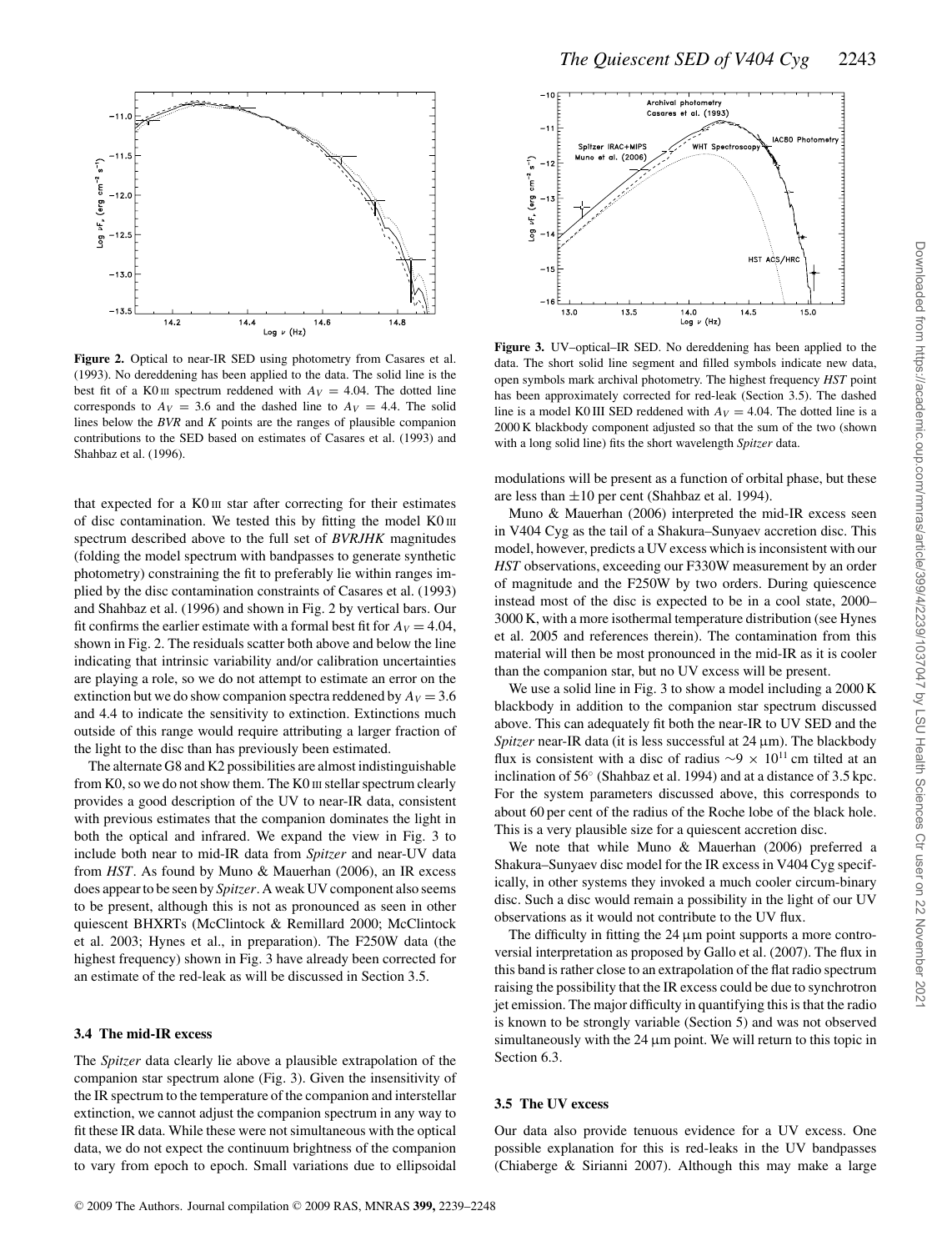contribution in F250W, the effect is not expected for the F330W filter. The estimates for red-leaks from Chiaberge & Sirianni (2007) are of no use as they only consider unreddened stars, so we perform our own calculations. In addition to red-leaks, because the spectrum is so steep in the UV it is hard to gauge the expected flux in a broad-band without performing synthetic photometry.

To better assess the significance of any UV excess, we therefore use SYNPHOT (Laidler et al. 2005) to estimate count-rates in each bandpass for our model reddened K0 III spectrum. We consider two spectra, one with the full spectral coverage, and the other truncated above 4200 Å to disentangle in-band stellar flux from the red-leak. We find that the red-leak is negligible in the F330W bandpass, as expected, and that the in-band stellar flux can account for approximately half of the count-rate seen in this band; this is a little more than a  $3\sigma$  excess. The F250W band appears to have a large contribution from red-leak, about half of the flux in the band. After subtraction of the companion star, both in-band and red-leak, the residual excess is  $0.36 \pm 0.40 s^{-1}$ , so is not a significant detection of disc light in this band.

We therefore appear to have a significant detection of a UV excess in the F330W band only, but even this is at the mercy of uncertainties in the companion spectral classification (which do become a concern in the UV) and reddening. We therefore choose not to pursue the spectrum of the UV excess further.

#### **4 THE X - R AY S PE CT R A A N D VA R I AB IL IT Y**

#### **4.1 X-ray spectra analysis**

We extracted spectra for both *Chandra* observations with CIAO v3.2 and analysed them with XSPEC v12.2. We used standard CIAO techniques to select response files according to the CCD temperature. We considered many spectral models within xspec, all with interstellar absorption, and report results from fitting with power law,

bremsstrahlung and Raymond–Smith models here. Blackbody fits to the data were so poor that we neglect them for discussion. Due to the lower count rate in the 2003 observation, we were prompted to try using CASH statistics in tandem with the Churazov approximation for chi-squared statistics (Cash 1979; Churazov et al. 1996). For each set of statistics to be used, we grouped the spectra into at least 15 counts per spectral bin; further binning results in a loss of spectral information. Churazov weighting estimates the weight for a given channel by averaging the counts in surrounding channels. CASH statistics is a method designed to estimate the best-fitting parameters using unbinned or slightly binned data, which can be particularly useful when the source yields few photons. We also checked the consistency of CASH with unbinned data, and found the results to be equivalent.

All models except the blackbody model give acceptable fits to both data sets with the power law providing the best fit. Both statistical methods provide results that are equivalent to previously published results by Kong et al. (2002) for the 2000 observation. The best-fitting model is shown in Fig. 4. For the 2003 observation, we find similar results to Corbel et al. (2008), and a plot is also displayed in Fig. 4. Table 3 summarizes the results of the spectral fitting.

#### **4.2 Colour-intensity diagram**

To test for any variation in the spectrum with luminosity, we construct a hardness–intensity diagram. We separated the data into two bandpasses of approximately equal count rates, which were 0.3– 1.75 keV (soft) and 1.75–7.0 keV (hard) for each set. To account for the reduction in sensitivity between the two epochs, we used an assumed fixed model of a photo-absorbed power law to calculate the ratio of expected count rates in these bandpasses between the two observations and hence rescale the 2000 observations to match those from 2003. The resulting hardness–intensity diagram



**Figure 4.** Power-law fits to *Chandra* data from 2000 (left-hand panel) and 2003 (right-hand panel).

**Table 3.** Best-fitting parameters for Churazov fits to *Chandra* data.

| Model            | $N_{\rm H}$<br>$(10^{22} \text{ cm}^{-2})$ | $\alpha$               | kT<br>(keV)          | $\chi^2$ /d.o.f. | 0.3–7.0 keV Flux<br>$(\text{erg cm}^{-2} \text{ s}^{-1})$ |
|------------------|--------------------------------------------|------------------------|----------------------|------------------|-----------------------------------------------------------|
| 2000 observation |                                            |                        |                      |                  |                                                           |
| Power law        | $0.66 \pm 0.08$                            | $1.83 \pm 0.15$        | $\cdots$             | 1.00             | $1.37 \times 10^{-12}$                                    |
| Bremsstrahlung   | $0.56^{+0.07}_{-0.06}$                     | $\cdots$               | $6.7^{+2.7}_{-1.6}$  | 1.01             | $1.37 \times 10^{-12}$                                    |
| Raymond-Smith    | $0.55 \pm 0.06$                            |                        | $7.3^{+2.7}_{-1.6}$  | 1.05             | $1.53 \times 10^{-12}$                                    |
| 2003 observation |                                            |                        |                      |                  |                                                           |
| Power law        | $0.75^{+0.07}_{-0.08}$                     | $2.17^{+0.12}_{-0.14}$ | $\cdots$             | 0.93             | $2.91 \times 10^{-13}$                                    |
| Bremsstrahlung   | $0.60 \pm 0.05$                            | $\cdots$               | $3.97^{+0.7}_{-0.5}$ | 0.92             | $2.88 \times 10^{-13}$                                    |
| Raymond-Smith    | $0.65^{0.09}_{-0.07}$                      | .                      | $3.29 \pm 0.4$       | 1.08             | $2.77 \times 10^{-13}$                                    |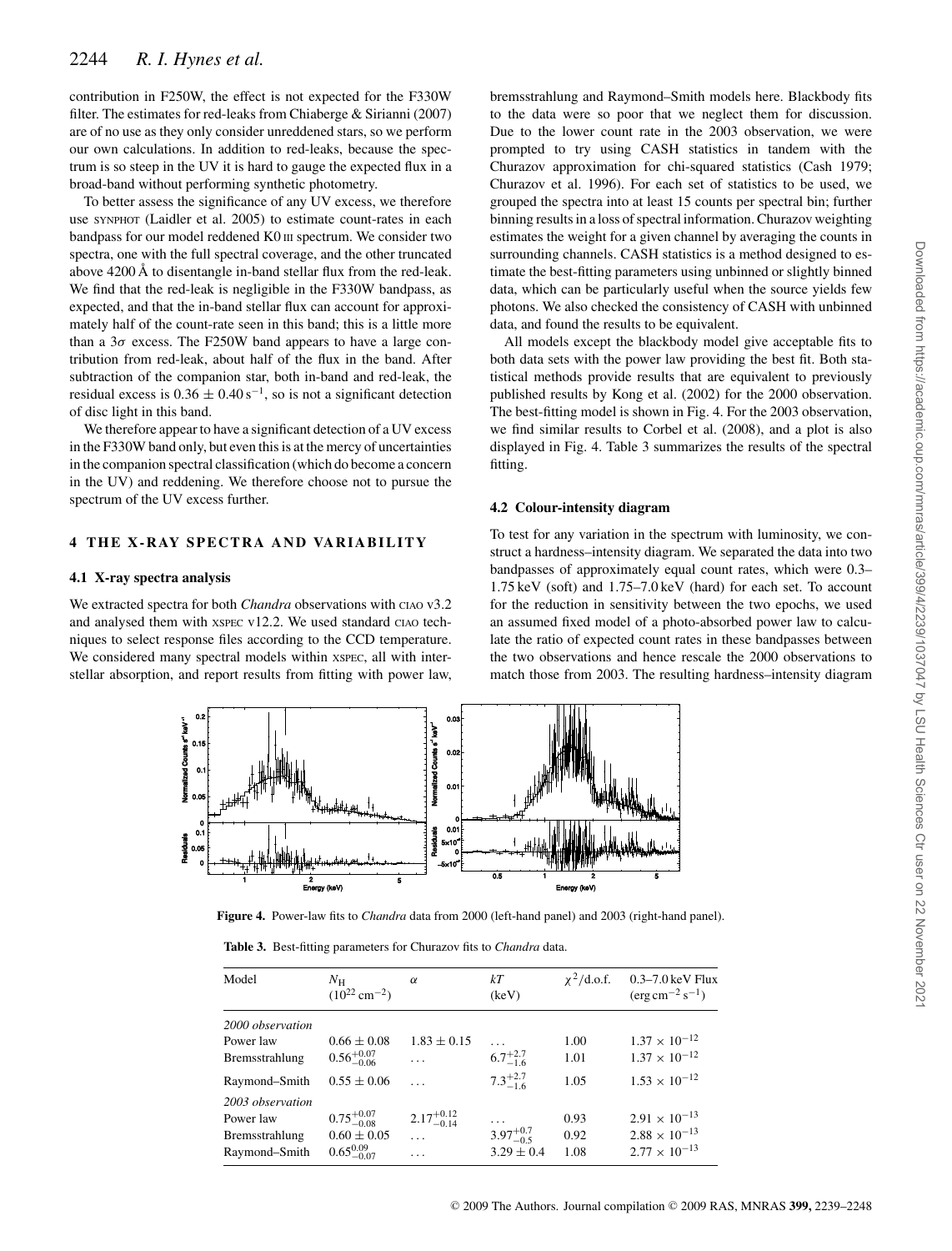

**Figure 5.** Hardness–intensity diagram from both *Chandra* observations. The two data sets were combined using the power-law model to estimate the change in sensitivity between the two epochs. Solid circles indicate 2000 data and open circles that from 2003.

is shown in Fig. 5. We see no variation in hardness either within or between the two observations, the first of which had a substantially higher count rate. This indicates no detectable spectral change over a factor of 10 in source luminosity.

# **5 RADIO SPECTRA AND VARIABILITY**

To constrain the radio spectral shape, we first examine each data set individually. We obtain  $\alpha = -0.07 \pm 0.16$  (where  $f_v \propto v^{\alpha}$ ) from the VLA data and  $\alpha = +0.04 \pm 0.38$  from the WSRT. The difference between them is not statistically significant so we also perform a joint power-law fit to both data sets, allowing the relative normalization of the two to vary as they sample different portions of the light curve. Primarily this is constrained by the VLA data as the uncertainties in the WSRT fluxes are larger. We find a spectral index of  $\alpha = -0.05 \pm 0.15$ . All the fits are consistent with the canonical flat spectrum as commonly seen in hard state black hole binaries.

The VLA data exhibit substantial variability. We show the higher quality 8.5 GHz light curve together with that from *Chandra* in Fig. 1. The radio is clearly strongly variable and shows both large flares and dips not dissimilar to those seen by *Chandra*. The most dramatic feature rises from almost zero flux to the highest peak in about 30 min, as was also the case in the data set presented by Miller-Jones et al. (2008). However, no clear correlation between radio and X-ray is apparent to the eye. To further test this, we calculate the cross-correlation function between the X-ray and radio data and show this in Fig. 6. No compelling correlation (or anti-correlation) is present although an unremarkable peak is present at zero lag.

Since WSRT is a linear array, it covers a full synthesis in 12 h and hence is not capable of the high time-resolution achieved by the VLA. Nevertheless, the source does show significant variability over this period, even if a possible correlation with X-ray/optical is difficult to infer. When the observation is split in two subintervals, 18:40–24:00 and 00:00–05:13, the resulting flux densities are  $S_1 = 0.25 \pm 0.04$  mJy and  $S_2 = 0.14 \pm 0.04$  mJy, respectively. The second interval, covering D2–F2, overlaps with the first part of the VLA observation, which shows a significant increase at 8.5 GHz beginning at 03:00 UT (with a peak flux density of 0.6 mJy). However, the VLA flare only lasts for ∼1 h, of which only about one-half was covered by WSRT. Finer subintervals proved impractical as there was insufficient coverage of the UV plane to isolate flux from V404 Cyg.



**Figure 6.** Cross correlation function of radio light curve with respect to the X-rays. Positive lags would indicate radio lagging behind the X-rays. Dotted and dashed lines are 1 and  $3\sigma$  expectations for uncorrelated variations.

### **6 THE BROAD-BAND SED**

#### **6.1 Comparison with existing data**

Previous sections of this paper have focused primarily on one or two bands; we will broaden our scope here to questions best addressed with the whole SED. We show the complete radio–X-ray SED in Fig. 7. We have also compiled all the data points, as plotted, in Table 4 to allow easier comparison with future models. We include a point representing just the flickering component in the optical to represent a lower limit on the accretion light. We adopt the extinction curve of Fitzpatrick (1999) in the optical and UV, Indebetouw et al. (2005) for the *Spitzer*/IRAC (Infrared Array Camera) data and assume  $A_{24 \mu m}/A_K \simeq 0.5$  following Chapman et al. (2009). Our data set should supersede that used by Narayan et al. (1997) for future modelling of V404 Cyg. Compared to earlier work, we now have simultaneous X-ray and optical data, shorter wavelength coverage extending into the near-UV, and simultaneous radio observations.

In Fig. 8, we illustrate the additional constraints now possible, showing model 1 of Narayan et al. (1997) overlaid on our SED after scaling downwards to fit our X-ray spectrum. This is of course not intended to be a detailed model fit. Not only should a new model be computed to fit a lower X-ray luminosity, but there have been refinements in modelling of advective accretion flows in the last decade as well. Our main point is to stress the strong constraint provided by the low near-UV flux. Model 1 was an acceptable fit to the SED data available to Narayan et al. (1997) but clearly over-predicts the near-UV substantially compared to our new data. Alternative models with winds presented by Quataert & Narayan (1999), on the other hand, would be consistent with the UV data. This constraint on the UV to X-ray flux ratio can be used to constrain current and future models.

#### **6.2 The origin of optical flickering**

The flux of the optical flickering component falls at an intriguing location in the SED (Fig. 7). It is a little above a straight extrapolation of either the X-ray or radio power laws. An extrapolation of the radio is plausible, as a flat-spectrum is expected to continue until a break to optically thin synchrotron at higher frequencies. We would not expect a straight extrapolation of the X-ray spectrum at all, and all models for the broad-band SED (e.g. Narayan et al. 1997) involve curvature between X-ray and optical bands. Here correlations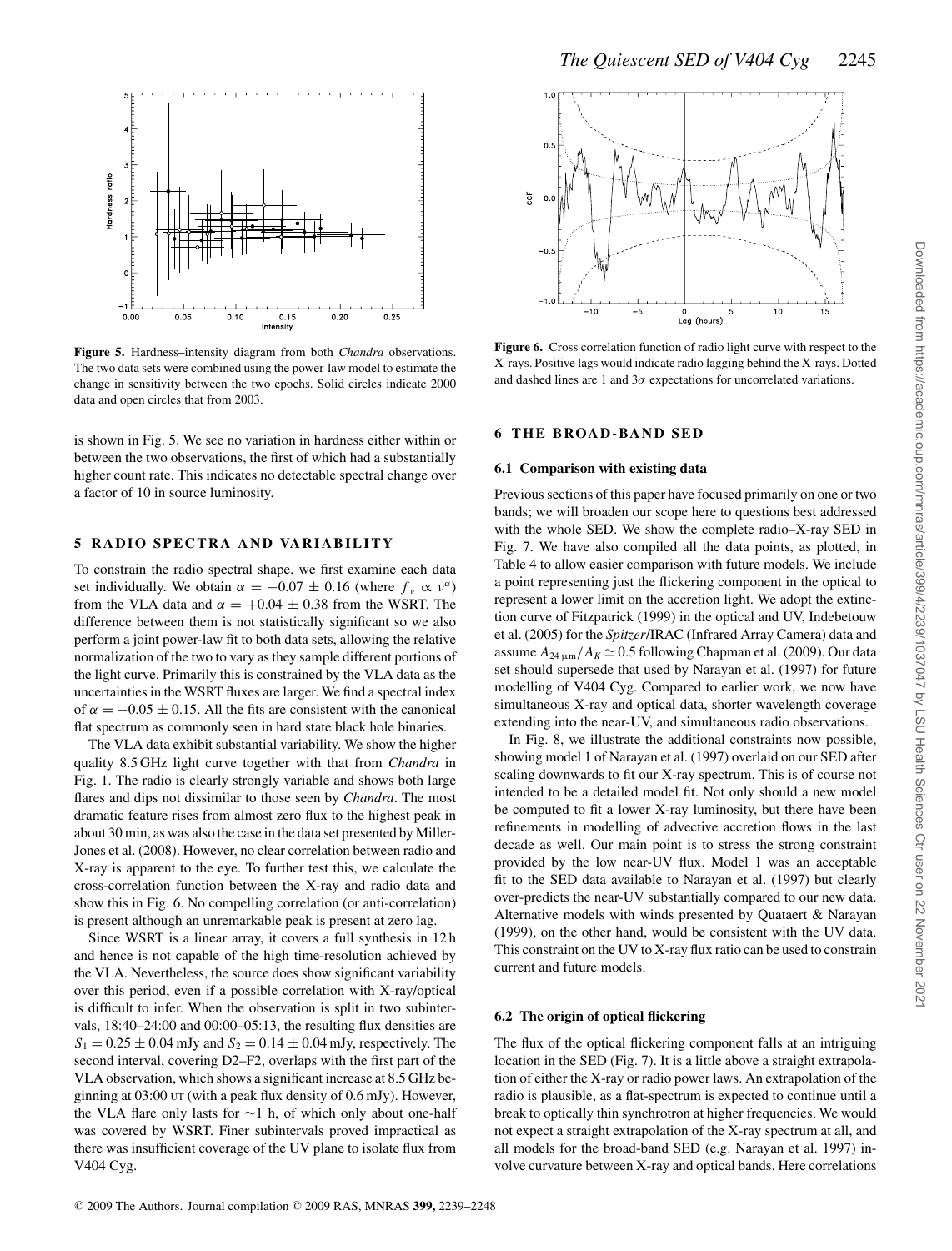

**Figure 7.** Broad-band SED. Solid points are simultaneous data from our campaign, open points are non-simultaneous. Triangles are used for radio data, squares for *Spitzer*, circles for optical photometry and stars for *HST* UV photometry. Solid lines indicate the stellar fit to the optical data and the power-law fit to the radio.

**Table 4.** Compilation of SED data used in Fig. 7.

|                               | $\nu$<br>(Hz)         | Observed $f_v$<br>$(\text{erg}\,\text{cm}^{-2}\,\text{s}^{-1}\,\text{Hz}^{-1})$ | Dereddened $f_v$<br>$(\text{erg cm}^{-2} \text{ s}^{-1} \text{ Hz}^{-1})$ |
|-------------------------------|-----------------------|---------------------------------------------------------------------------------|---------------------------------------------------------------------------|
| Simultaneous observations     |                       |                                                                                 |                                                                           |
| WSRT $(1.4 \text{ GHz})$      | $1.40 \times 10^{9}$  | $(1.8 \pm 0.8) \times 10^{-27}$                                                 |                                                                           |
| WSRT (4.8 GHz)                | $4.80 \times 10^{9}$  | $(1.9 \pm 0.3) \times 10^{-27}$                                                 |                                                                           |
| VLA(4.9 GHz)                  | $4.86 \times 10^{9}$  | $(2.01 \pm 0.10) \times 10^{-27}$                                               |                                                                           |
| VLA (8.6 GHz)                 | $8.60 \times 10^{9}$  | $(1.93 \pm 0.10) \times 10^{-27}$                                               |                                                                           |
| IAC80(R)                      | $4.55 \times 10^{14}$ | $(5.62 \pm 0.05) \times 10^{-27}$                                               | $(9.37 \pm 0.09) \times 10^{-26}$                                         |
| <b>HST (F330W)</b>            | $8.93 \times 10^{14}$ | $(8.9 \pm 1.1) \times 10^{-30}$                                                 | $(3.6 \pm 0.5) \times 10^{-27}$                                           |
| <b>HST (F250W)</b>            | $1.11 \times 10^{15}$ | $(7.0 \pm 4.9) \times 10^{-31}$                                                 | $(2.2 \pm 1.5) \times 10^{-28}$                                           |
| Chandra                       | $8.81\times10^{17}$   | $2.12 \times 10^{-31}$                                                          |                                                                           |
| Non-simultaneous observations |                       |                                                                                 |                                                                           |
| Spitzer $(24 \mu m)$          | $1.27 \times 10^{13}$ | $(0.44 \pm 0.22) \times 10^{-26}$                                               | $(0.57 \pm 0.27) \times 10^{-26}$                                         |
| $Spitzer(8 \mu m)$            | $3.81\times10^{13}$   | $(1.76 \pm 0.18) \times 10^{-26}$                                               | $(2.23 \pm 0.22) \times 10^{-26}$                                         |
| Spitzer $(4.5 \mu m)$         | $6.68 \times 10^{13}$ | $(3.22 \pm 0.32) \times 10^{-26}$                                               | $(4.08 \pm 0.38) \times 10^{-26}$                                         |
| Archival $K$                  | $1.36 \times 10^{14}$ | $(6.4 \pm 0.3) \times 10^{-26}$                                                 | $(9.9 \pm 0.5) \times 10^{-26}$                                           |
| Archival $H$                  | $1.80\times10^{14}$   | $(7.7 \pm 0.4) \times 10^{-26}$                                                 | $(15.7 \pm 0.9) \times 10^{-26}$                                          |
| Archival $J$                  | $2.39\times10^{14}$   | $(5.3 \pm 0.4) \times 10^{-26}$                                                 | $(15.0 \pm 1.1) \times 10^{-26}$                                          |
| Archival $R$                  | $4.47 \times 10^{14}$ | $(6.86 \pm 0.06) \times 10^{-27}$                                               | $(11.21 \pm 0.10) \times 10^{-26}$                                        |
| Archival V                    | $5.50\times10^{14}$   | $(1.54 \pm 0.03) \times 10^{-27}$                                               | $(6.35 \pm 0.12) \times 10^{-26}$                                         |
| Archival $B$                  | $6.85 \times 10^{14}$ | $(2.25 \pm 0.10) \times 10^{-28}$                                               | $(3.26 \pm 0.15) \times 10^{-26}$                                         |

are more telling evidence than fluxes. We find an excellent correlation between X-ray and optical continuum (Fig. 1), but no clear correlation between X-ray and radio (and by extension optical). This suggests that the optical variability and the X-ray emission are closely connected either by direct emission from the same region as expected from early advection dominated accretion flow (ADAF) models or indirectly through X-ray irradiation of the disc as inferred for H*α* emission by Hynes et al. (2004). The X-ray and radio emission, on the other hand, do not obviously appear correlated on the

time-scales observed (although a correlation on longer time-scales is certainly possible) suggesting that the mechanisms for variability in the two are not connected.

#### **6.3 The extent of synchrotron emission**

There is clearly a mid-IR excess prominent in the 24 μm band. While it is possible to partially explain this with emission from a cool disc, synchrotron emission from the radio jet provides a better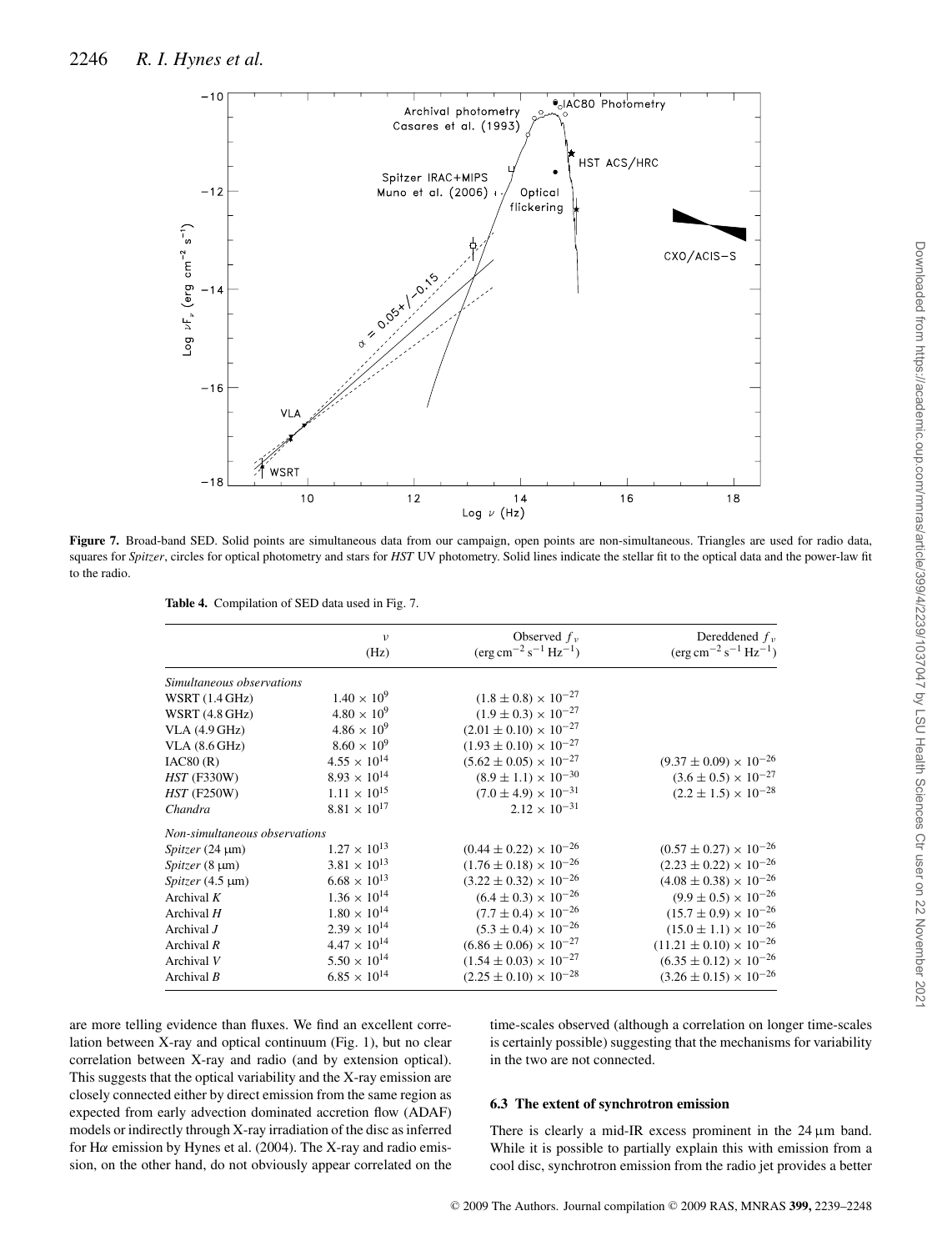

**Figure 8.** Comparison of our SED with model 1 of Narayan et al. (1997). The dashed line is their ADAF model, the dotted line is now just the stellar emission. The solid line is the composite of the two.

description of the excess (Gallo et al. 2007). An extrapolation of the flat spectrum beyond the IR region is problematic for several reasons. We have argued above that the optical variability appears directly or indirectly associated with the X-ray emitting component rather than with the radio. In addition, the low UV flux observed is inconsistent with a straight extrapolation of the flat spectrum all the way to the UV, and problematic even if the spectrum is assumed to break in the optical. This argues that a break in the jet spectrum at longer wavelengths is needed so that the non-stellar optical/UV emission originates from the disc rather than the jet. The most likely interpretation is then that the break from flat spectrum to optically thin synchrotron occurs in the mid- to far-IR, although given the large amplitude of radio variability only simultaneous radio and mid-IR observations could address this question conclusively.

#### **7 CONCLUSIONS**

We have compiled the comprehensive data set describing the SED of the black hole X-ray binary V404 Cyg in quiescence. This includes new and simultaneous radio, optical, UV and X-ray data, supplemented with additional non-simultaneous data in the optical through infrared.

Our specific findings are as follows.

(i) There is no need for a model to include a substantial contribution from accretion light over the near-UV to optical spectral range. The SED over this range (including the vacuum UV) is well described by a K0 IV star reddened by  $A_V = 4.0$ . The very low UV flux detected only marginally supports an accretion component, and rather tightly constrains some spectral models of quiescent accretion flows.

(ii) As suggested by Muno & Mauerhan (2006) no plausible companion spectrum and interstellar extinction can fully explain the mid-IR; an IR excess from a cool disc or possibly a jet (Gallo et al. 2007) appears to be required.

(iii) The X-ray spectrum is consistent with a  $\Gamma \sim 2$  power law as found by all other studies to date. There is no evidence for any spectral variation over the range of a factor of 10 in luminosity that has been observed over two epochs by *Chandra*.

(iv) The radio shows a flat spectrum in  $f_\nu$  as is commonly seen in hard state X-ray binaries and associated with a compact jet. The break frequency between a flat and optically thin spectrum most likely occurs in the sub-mm to far-IR regime, but is not conclusively constrained by existing data. The radio is substantially variable, but

puzzlingly there is no clear correlation with X-ray variability. If the radio variability reflects changes in the jet power, this suggests that the X-ray variations occur independently of changes in the jet or with a very large lag (many hours) between the two.

Overall, the likely interpretations of the SED are as follows.

(i) The K0 III companion star dominates the light from near-IR to near-UV wavelengths.

(ii) The cool outer regions of the accretion disc may produce a modest mid-IR excess seen by *Spitzer* (Muno & Mauerhan 2006).

(iii) The inner accretion flow produces highly variable X-ray emission but apparently only weak UV emission. This irradiates the accretion disc and is responsible for emission line variability (Hynes et al. 2004). The optical continuum variability may also arise from reprocessing but direct emission from the inner accretion flow remains a possibility.

(iv) A compact jet is driven from the inner accretion disc producing variable flat-spectrum radio emission likely extending to the far and possibly mid-IR. The size of the jet is smaller than 4.5 au (about  $30\times$  the binary separation) for a distance of 3.5 kpc (Miller-Jones et al. 2008).

#### **ACKNOWLEDGMENTS**

We are grateful to Valerie Mikles for many helpful comments on this manuscript. *Chandra* observations were supported by NASA grant GO3-4044X. CB acknowledges support from a LaSpace GSRA award. EG acknowledges support from a Hubble Fellowship. The WHT is operated on La Palma by the ING in the Spanish Observatorio del Roque de los Muchachos of the Instituto de Astrofísica de Canarias. Gemini observations were obtained under program GN-2003A-Q-12 by the Gemini Observatory which is operated by the Association of Universities for Research in Astronomy, Inc., under a cooperative agreement with the NSF on behalf of the Gemini partnership: the National Science Foundation (United States), the Science and Technology Facilities Council (United Kingdom), the National Research Council (Canada), CONICYT (Chile), the Australian Research Council (Australia), Ministério da Ciência e Tecnologia (Brazil) and SECYT (Argentina).

#### **REFERENCES**

- Boffi F. R. et al., 2007, ACS Instrument Handbook, Version 8.0. STScI, Baltimore
- Casares J., Charles P. A., 1994, MNRAS, 271, L5
- Casares J., Charles P. A., Naylor T., Pavlenko E. P., 1993, MNRAS, 265, 834
- Cash W., 1979, ApJ, 228, 939
- Chapman N. L., Mundy L. G., Lai S.-P., Evans N. J., 2009, ApJ, 690, 496
- Chiaberge M., Sirianni M., 2007, ACS CCDs UV and Narrow-Band Filters Red Leak Check, Instrument Science Report ACS 2007-03. STScI, Baltimore
- Churazov E., Gilfanov M., Forman W. & Jones C. 1996, ApJ, 471, 673
- Corbel S., Koerding E., Kaaret P., 2008, MNRAS, 389, 1697
- Esin A. A., McClintock J. E., Drake J. J., Garcia M. R., Haswell C. A., Hynes R. I., Muno M. P., 2001, ApJ, 555, 483
- Fender R. P., Gallo E., Jonker P. G., 2003, MNRAS, 343, L99
- Fitzpatrick E. L., 1999, PASP, 111, 63
- Gallo E., Fender R. P., Hynes R. I., 2005, MNRAS, 1017
- Gallo E., Fender R. P., Miller-Jones J. C. A., Merloni A., Jonker P. G., Heinz S., Maccarone T. J., van der Klis M., 2006, MNRAS, 370, 1351
- Gallo E., Migliari S., Markoff S., Tomsick J. A., Bailyn C. D., Berta S., Fender R., Miller-Jones J. C. A., 2007, ApJ, 670, 600